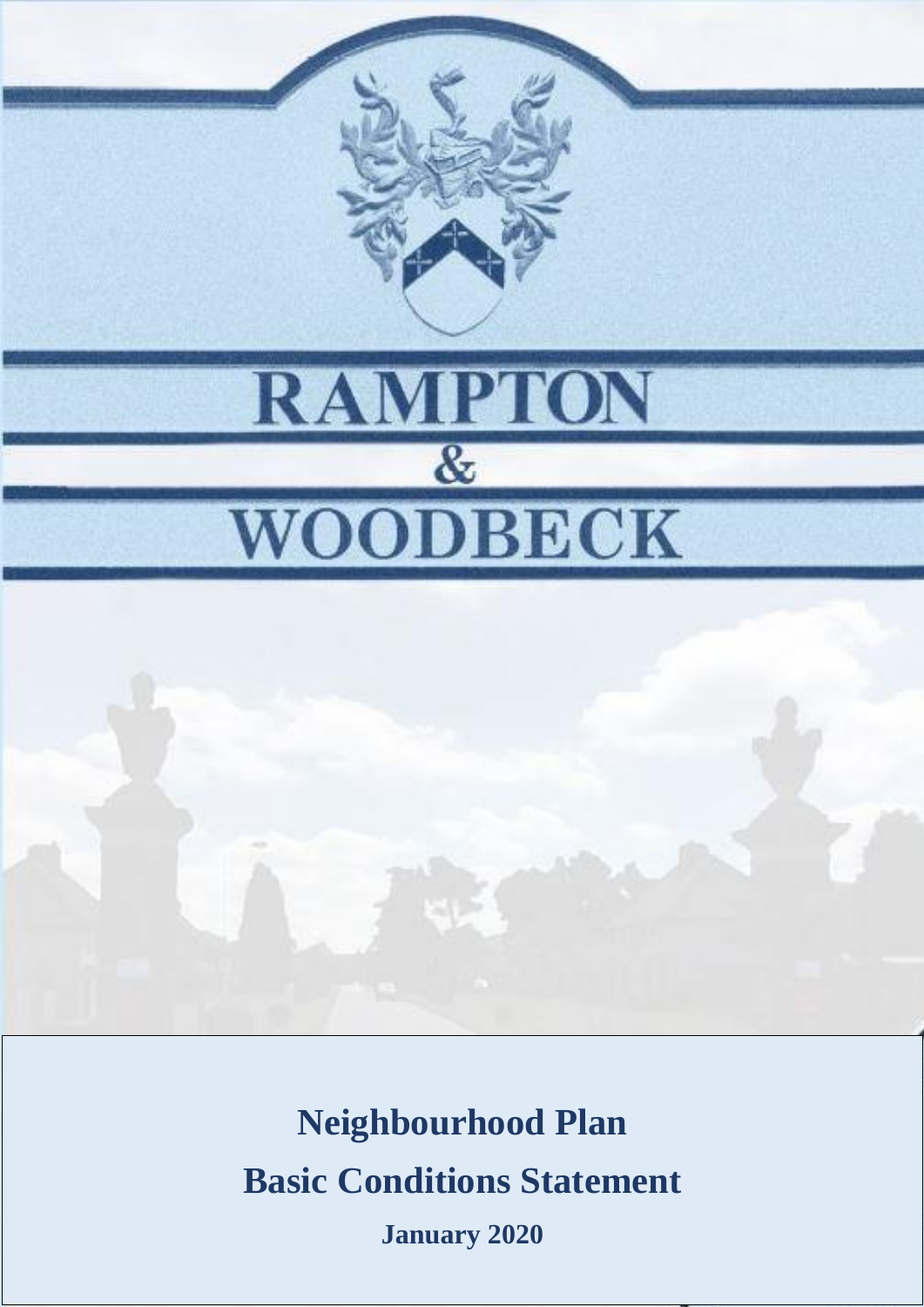- **1 About the Rampton and Woodbeck Neighbourhood Plan**
- 1.1 This Basic Conditions Statement has been prepared to accompany the Rampton and Woodbeck Neighbourhood Plan (NP) and will cover a period between 2020 and 2037.
- 1.2 Paragraph 8 of Schedule 4B to the Town and Country Planning Act 1990 requires that Neighbourhood Development Plans (NDP) must meet the following basic conditions:
	- the draft NP must have appropriate regard to national policies and advice contained in the National Planning Policy Framework July 2018 (NPPF);
	- the draft NP must contribute to the achievement of sustainable development;
	- the draft NP must be in general conformity with the strategic policies contained in the development plan for the area of the local planning authority, in this case the Bassetlaw Core Strategy 2011; and
	- the draft NP must meet the relevant EU obligations.
- 1.3 The Rampton and Woodbeck NP is being submitted by Rampton and Woodbeck Parish Council for the Parish area of Rampton and Woodbeck. The map below shows the extent of the NP boundary. The proposed NP does not relate to more than one neighbourhood area and there are no other neighbourhood development plans in place within the neighbourhood area.



# **Figure 1: Rampton and Woodbeck Neighbourhood Plan Area**

1.4 In accordance with the Neighbourhood Planning Regulations (as amended) 2012, an application for designation was submitted to Bassetlaw District Council. The District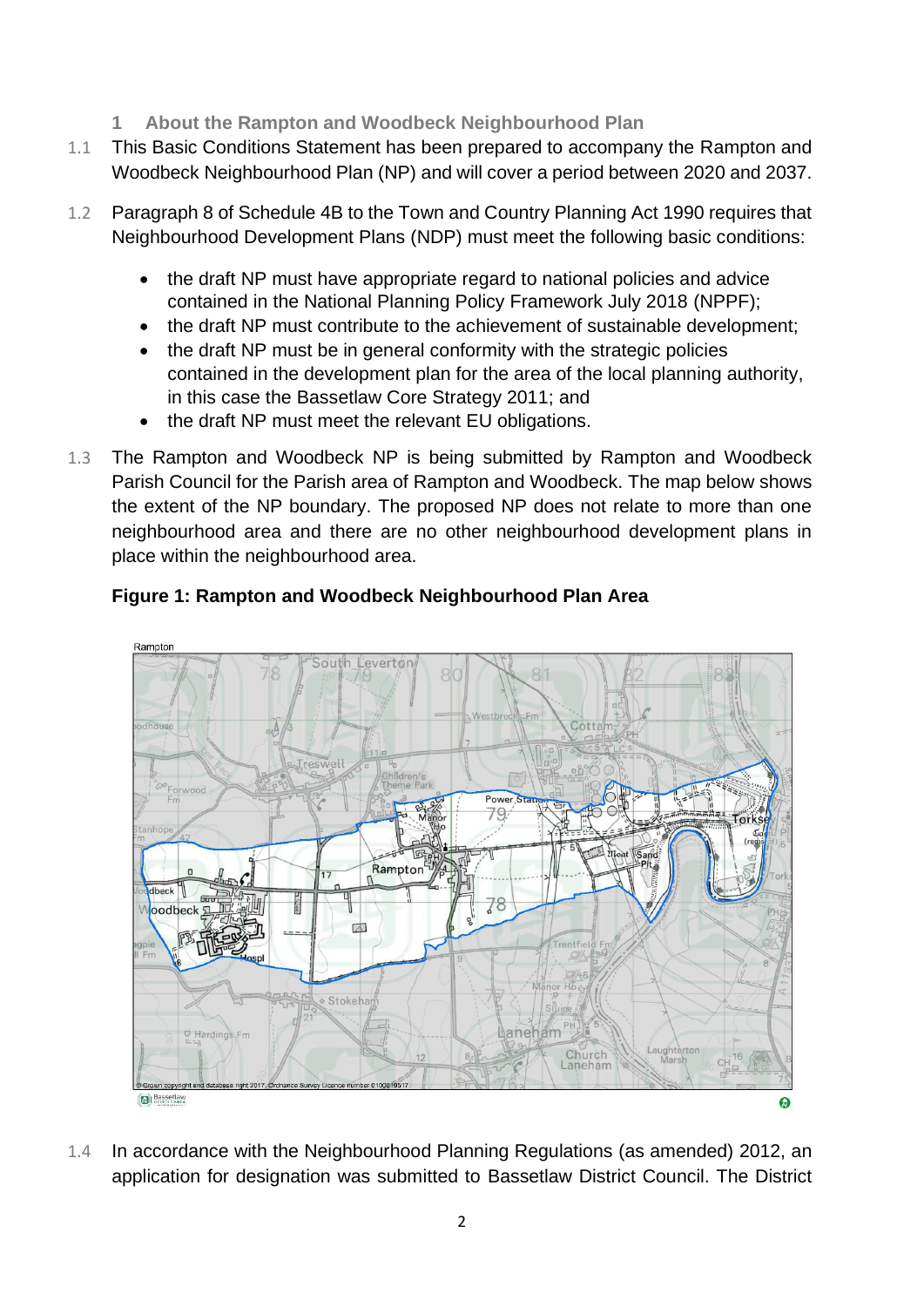Council publicised the application for designation from Rampton and Woodbeck Parish Council and advertised (Bassetlaw District Council) the designation for four weeks to allow any comments to be made on the application.

1.5 The Localism Act 2011 provided new powers for Parish Councils to prepare land use planning documents. The Parish area shown in Figure 1 below was designated as a Neighbourhood Plan area and Rampton and Woodbeck Parish Council was designated as a qualifying body to prepare a Neighbourhood Plan by the BDC on the 7<sup>th</sup> March 2017.

[https://www.bassetlaw.gov.uk/planning-and-building/planning](https://www.bassetlaw.gov.uk/planning-and-building/planning-services/neighbourhood-plans/all-neighbourhood-plans-in-bassetlaw/rampton-neighbourhood-plan/)[services/neighbourhood-plans/all-neighbourhood-plans-in-bassetlaw/rampton](https://www.bassetlaw.gov.uk/planning-and-building/planning-services/neighbourhood-plans/all-neighbourhood-plans-in-bassetlaw/rampton-neighbourhood-plan/)[neighbourhood-plan/](https://www.bassetlaw.gov.uk/planning-and-building/planning-services/neighbourhood-plans/all-neighbourhood-plans-in-bassetlaw/rampton-neighbourhood-plan/)

- 1.6 Regulation 14 consultation was advertised by a notice from the 10th September until the 5th November 2019. This was delivered to all residents within the Neighbourhood Plan Area.
- 1.7 Some minor amendments have been made to the Neighbourhood Plan based on the comments received and these are summarised in the document entitled 'Consultation Statement'.

# **What is being proposed is a neighbourhood development plan**

- 1.8 The plan proposal relates to planning matters (the use and development of land) and has been prepared in accordance with the statutory requirements and processes set out in the Town and Country Planning Act 1990 (as amended by the Localism Act 2011) and the Neighbourhood Planning Regulations (as amended) 2012.
- 1.9 The NP for Rampton and Woodbeck will cover the period 2020 until 2037. The NP proposal does not deal with county matters (mineral extraction and waste development), nationally significant infrastructure or any other matters set out in Section 61K of the Town and Country Planning Act 1990.

#### **2 The Basic Conditions**

# **Have Appropriate Regard to National Policy**

- 2.1 Regard to national planning policy and guidance: The NPPF was published in July 2018. The NPPF provides a framework within which local communities can produce neighbourhood plans for their area and sets out how planning should help achieve sustainable development.
- 2.2 Sections 12-37 of the NPPF refer to Local and Neighbourhood Plans and requires them to have regard to the policies in the NPPF and to be in general conformity with the strategic policies of the Local Plan. The Localism Act explains that this is the 'adopted Development Plan'.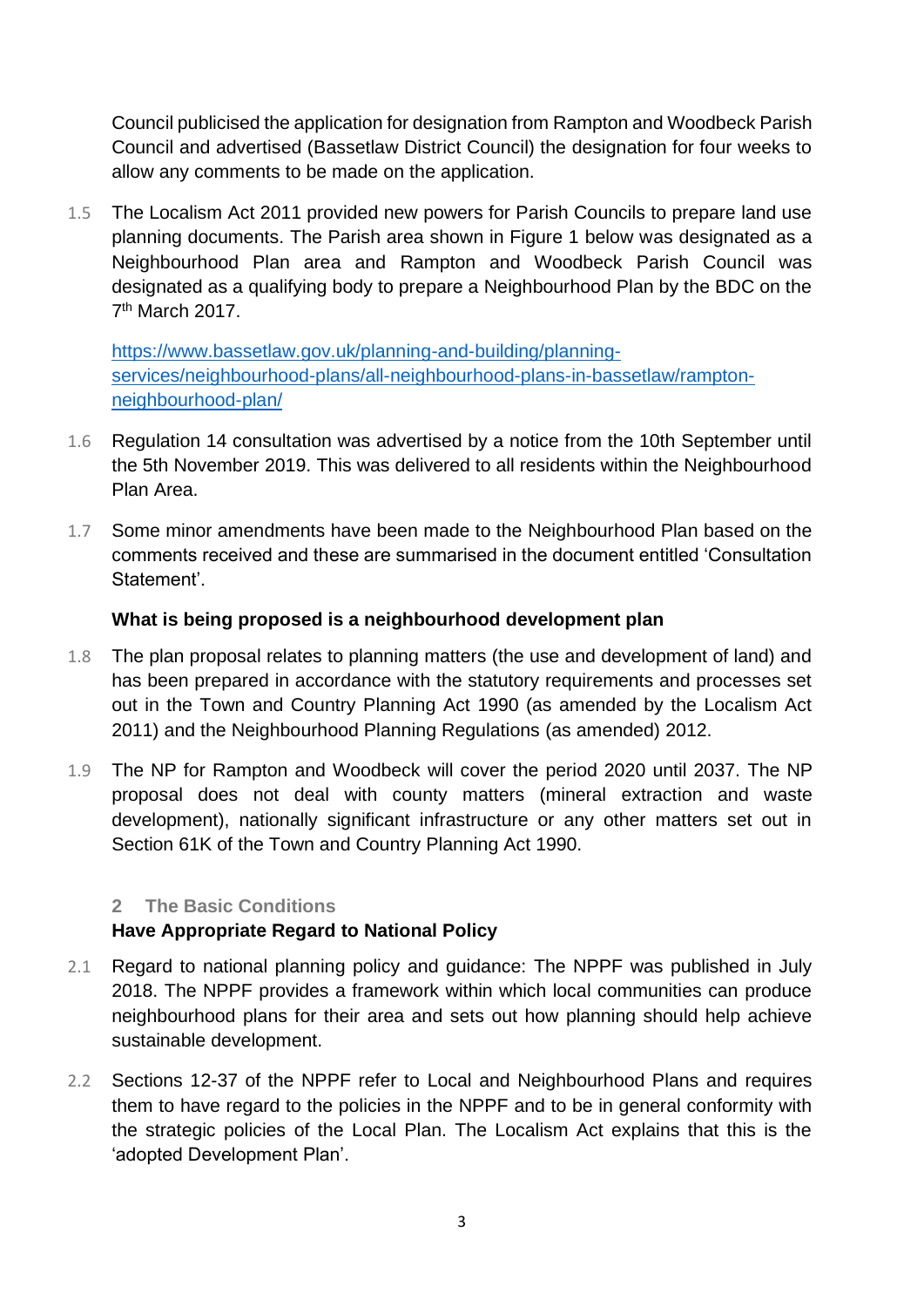- 2.3 This section demonstrates that the Rampton and Woodbeck NP has regard to relevant policies within the NPPF in relation to:
	- Managing new growth and development on allocated sites
	- Requiring good design;
	- Designating local open spaces;
	- Conserving and enhancing the natural environment; and
	- Conserving and enhancing the historic environment.
- 2.4 The Rampton and Woodbeck NP contains a Vision, Objectives and policies. The objectives are summarised in Table 1 alongside the NPPF goals they seek to address.
- 2.5 Table 2 provides a summary of how each of the development management policies conforms specifically to the NPPF.
- 2.6 Table 3 provides a comparison on how the plans policies conform with those in the Bassetlaw Core Strategy.

| <b>Policy Theme</b>                                                                      | <b>Objectives in the Plan</b>                                                                                                                                                                                                                                                                                                                                                                                                                                                                                          | <b>NPPF</b>                                                                                  |
|------------------------------------------------------------------------------------------|------------------------------------------------------------------------------------------------------------------------------------------------------------------------------------------------------------------------------------------------------------------------------------------------------------------------------------------------------------------------------------------------------------------------------------------------------------------------------------------------------------------------|----------------------------------------------------------------------------------------------|
| <b>Policy 1: Housing</b><br><b>Distribution in Rampton</b><br>and Woodbeck until<br>2037 | Objective 1: Residential<br>Developments - To influence<br>the location, scale, design and<br>of<br>new<br>housing<br>type<br>in<br>Rampton and Woodbeck to<br>ensure that it safeguards or<br>improves the character of local<br>areas, meets identified local<br>housing needs, enhances the<br>villages<br>setting<br>its<br>and<br>connection/ relationship with<br>the surrounding countryside.<br>This will include allocating<br>appropriate land for residential<br>development<br>within<br>both<br>villages. | Delivering a<br>sufficient<br>supply of new<br>homes<br>Achieving<br>well-designed<br>places |
| <b>Policy 2: The Allocation</b><br>of NP01 - Woodbeck                                    | Objective 1:<br>Residential<br>Developments - To influence<br>the location, scale, design and<br>of<br>new<br>housing<br>type<br>in<br>Rampton and Woodbeck to<br>ensure that it safeguards or<br>improves the character of local<br>areas, meets identified local<br>housing needs, enhances the<br>villages<br>setting<br>and<br>its<br>connection/ relationship with                                                                                                                                                | Delivering a<br>sufficient<br>supply of new<br>homes<br>Achieving<br>well-designed<br>places |

#### **Table 1: Neighbourhood Plan Objectives and conformity with the NPPF**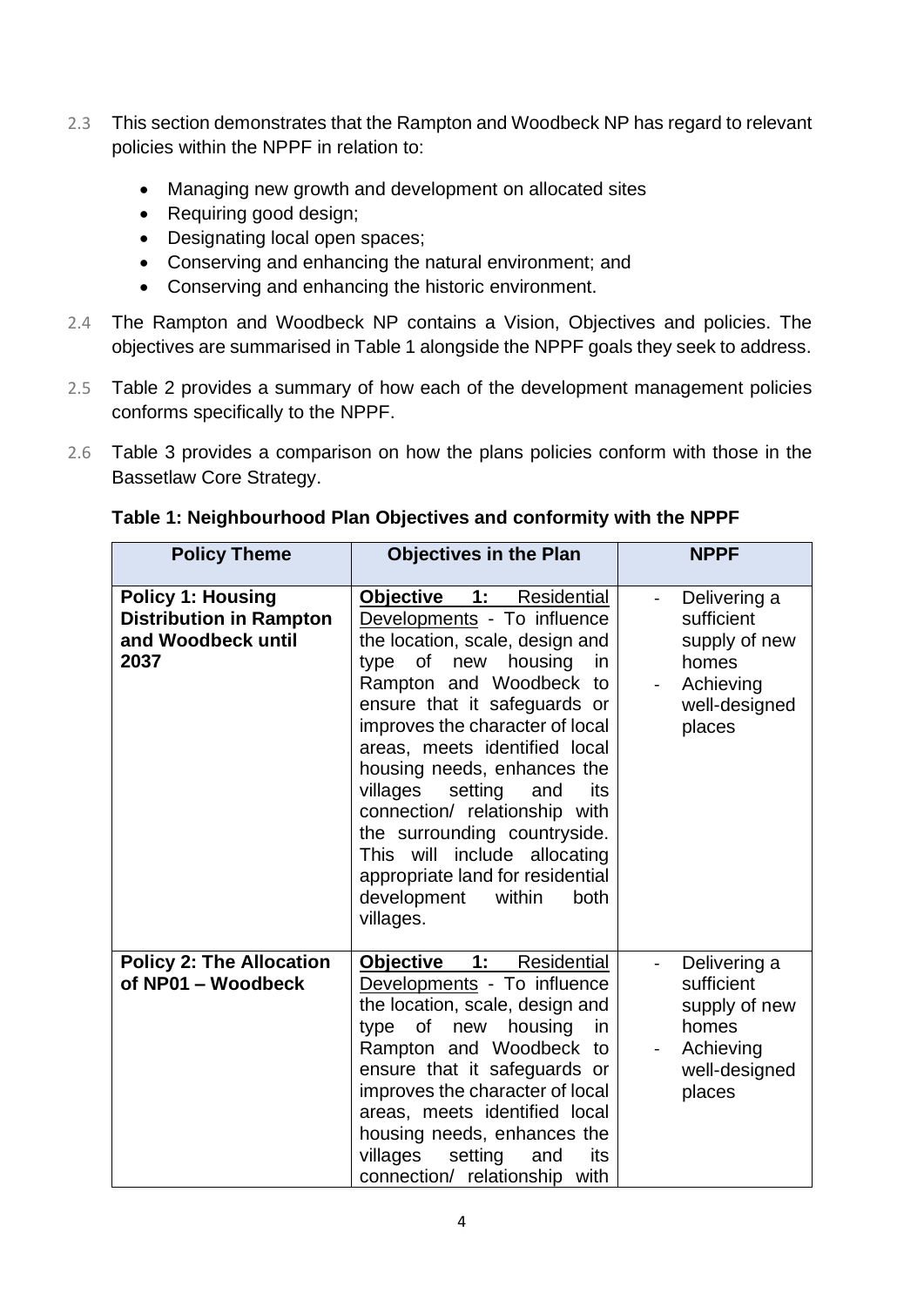| <b>Policy Theme</b>                                   | <b>Objectives in the Plan</b>                                                                                                                                                                                                                                                                                                                                                                                                                                                                                                    | <b>NPPF</b>                                                                                                                        |
|-------------------------------------------------------|----------------------------------------------------------------------------------------------------------------------------------------------------------------------------------------------------------------------------------------------------------------------------------------------------------------------------------------------------------------------------------------------------------------------------------------------------------------------------------------------------------------------------------|------------------------------------------------------------------------------------------------------------------------------------|
|                                                       | the surrounding countryside.<br>include allocating<br>This will<br>appropriate land for residential<br>development<br>within<br>both<br>villages.                                                                                                                                                                                                                                                                                                                                                                                |                                                                                                                                    |
| <b>Policy 3: The Allocation</b><br>of NP03 - Woodbeck | <b>Objective</b><br>1:<br>Residential<br>Developments - To influence<br>the location, scale, design and<br>of new<br>housing<br>type<br>in<br>Rampton and Woodbeck to<br>ensure that it safeguards or<br>improves the character of local<br>areas, meets identified local<br>housing needs, enhances the<br>villages<br>setting<br>and<br>its<br>connection/ relationship with<br>the surrounding countryside.<br>This will include allocating<br>appropriate land for residential<br>within<br>development<br>both<br>villages. | Delivering a<br>sufficient<br>supply of new<br>homes<br>Making<br>effective use<br>of land<br>Achieving<br>well-designed<br>places |
| <b>Policy 4: The Allocation</b><br>of NP05 - Woodbeck | Objective 1:<br>Residential<br>Developments - To influence<br>the location, scale, design and<br>type<br>of<br>new<br>housing<br>in<br>Rampton and Woodbeck to<br>ensure that it safeguards or<br>improves the character of local<br>areas, meets identified local<br>housing needs, enhances the<br>villages<br>setting<br>and<br>its<br>connection/ relationship with<br>the surrounding countryside.<br>include allocating<br>This will<br>appropriate land for residential<br>development<br>within<br>both<br>villages.     | Delivering a<br>sufficient<br>supply of new<br>homes<br>Achieving<br>well-designed<br>places                                       |
| <b>Policy 5: The Allocation</b><br>of NP07 - Rampton  | <b>Objective</b><br>1:<br>Residential<br>Developments - To influence<br>the location, scale, design and<br>type<br>of<br>new<br>housing<br>in.<br>Rampton and Woodbeck to<br>ensure that it safeguards or<br>improves the character of local<br>areas, meets identified local<br>housing needs, enhances the<br>villages<br>setting<br>and<br>its<br>connection/ relationship with                                                                                                                                               | - Making<br>effective use<br>of land<br>- Achieving<br>well-designed<br>places<br>- Promoting<br>healthy and                       |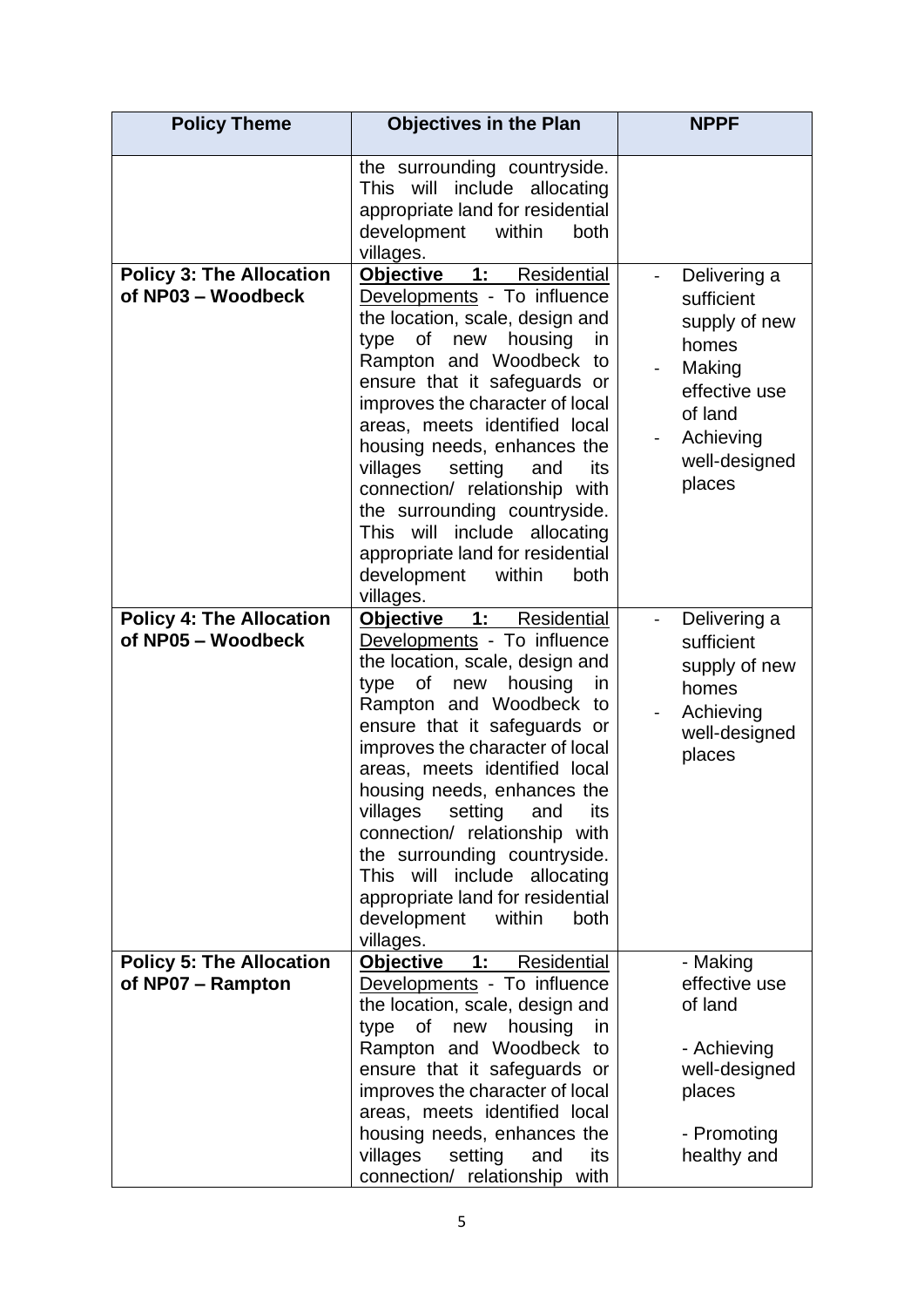| <b>Policy Theme</b>                                                        | <b>Objectives in the Plan</b>                                                                                                                                                                                                                                                                                                                                                                                                                                                                                                            | <b>NPPF</b>                                                                                                                   |
|----------------------------------------------------------------------------|------------------------------------------------------------------------------------------------------------------------------------------------------------------------------------------------------------------------------------------------------------------------------------------------------------------------------------------------------------------------------------------------------------------------------------------------------------------------------------------------------------------------------------------|-------------------------------------------------------------------------------------------------------------------------------|
|                                                                            | the surrounding countryside.<br>This will include<br>allocating<br>appropriate land for residential<br>within<br>development<br>both<br>villages.                                                                                                                                                                                                                                                                                                                                                                                        | safe<br>communities                                                                                                           |
| <b>Policy 6: The Allocation</b><br>of NP08 - Rampton                       | <b>Objective</b><br>1:<br><b>Residential</b><br>Developments - To influence<br>the location, scale, design and<br>of<br>new housing<br>type<br>in<br>Rampton and Woodbeck to<br>ensure that it safeguards or<br>improves the character of local<br>areas, meets identified local<br>housing needs, enhances the<br>villages<br>setting<br>its<br>and<br>connection/ relationship with<br>the surrounding countryside.<br>This will include allocating<br>appropriate land for residential<br>within<br>development<br>both<br>villages.  | Making<br>effective use<br>of land<br>Achieving<br>well-designed<br>places<br>Promoting<br>healthy and<br>safe<br>communities |
| <b>Policy 7: The Allocation</b><br>of NP11 - Rampton                       | <b>Objective 1:</b><br>Residential<br>Developments - To influence<br>the location, scale, design and<br>type<br>of<br>housing<br>new<br>in.<br>Rampton and Woodbeck to<br>ensure that it safeguards or<br>improves the character of local<br>areas, meets identified local<br>housing needs, enhances the<br>villages<br>setting<br>and<br><b>Its</b><br>connection/ relationship with<br>the surrounding countryside.<br>This will include allocating<br>appropriate land for residential<br>development<br>within<br>both<br>villages. | Achieving<br>well-design<br>places<br>Promoting<br>healthy and<br>safe<br>communities                                         |
| <b>Policy 8: Residential</b><br>Development outside the<br>allocated sites | Objective<br>$\overline{1}$ :<br>Residential<br>Developments - To influence<br>the location, scale, design and<br>type<br>of<br>new<br>housing<br>in<br>Rampton and Woodbeck to<br>ensure that it safeguards or<br>improves the character of local<br>areas, meets identified local<br>housing needs, enhances the<br>villages<br>setting<br>and<br>its<br>connection/ relationship with                                                                                                                                                 | Delivering a<br>sufficient<br>supply of new<br>homes<br>Making<br>effective use<br>of land                                    |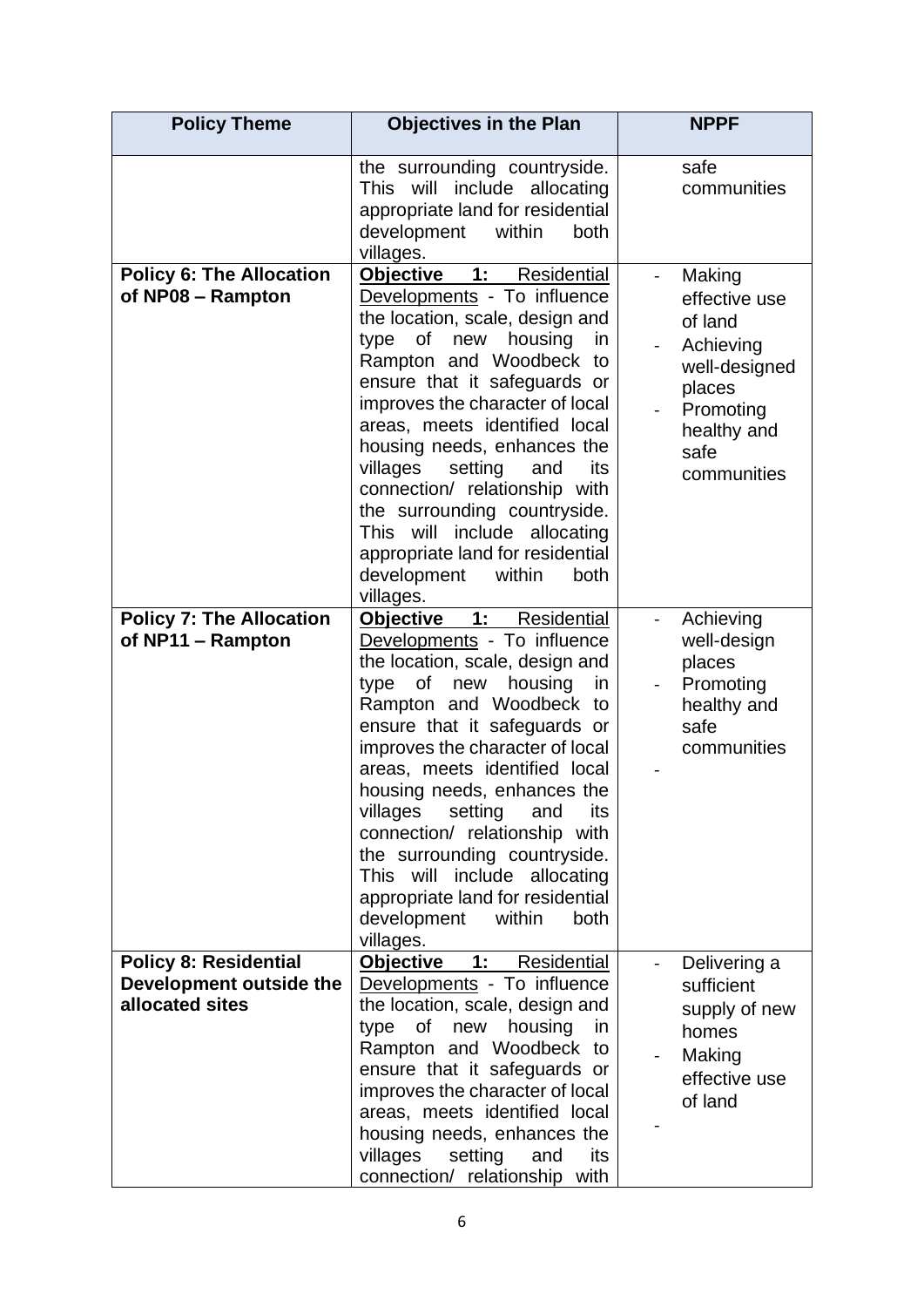| <b>Policy Theme</b>                                                                                    | <b>Objectives in the Plan</b>                                                                                                                                                                                                                                                                                                                                           | <b>NPPF</b>                                              |  |  |  |
|--------------------------------------------------------------------------------------------------------|-------------------------------------------------------------------------------------------------------------------------------------------------------------------------------------------------------------------------------------------------------------------------------------------------------------------------------------------------------------------------|----------------------------------------------------------|--|--|--|
|                                                                                                        | the surrounding countryside.<br>This will<br>include allocating<br>appropriate land for residential<br>development<br>within<br>both<br>villages.                                                                                                                                                                                                                       |                                                          |  |  |  |
| <b>Policy 9: Development</b><br><b>Principles</b>                                                      | Objective 3: The Design of<br>To<br>New<br>Developments<br>manage development in a way<br>that minimises any negative<br>our landscape,<br>impact<br>on<br>historic<br>built<br>and<br>environments. This will include<br>producing a set of 'local design<br>principles' to help guide new<br>developments in the<br>most<br>appropriate way.                          | Achieving<br>well-designed<br>places                     |  |  |  |
| <b>Policy 10: Heritage</b><br><b>Assets in Rampton</b><br>and Woodbeck                                 | Objective 3: The Design of<br><b>New Developments</b><br>To<br>$\overline{a}$<br>manage development in a way<br>that minimises any negative<br>impact<br>landscape,<br>our<br>on<br>historic<br>built<br>and<br>environments. This will include<br>producing a set of 'local design<br>principles' to help guide new<br>developments in the<br>most<br>appropriate way. | Conserving<br>the historic<br>environment                |  |  |  |
| <b>Policy</b><br>11:<br>Local<br><b>Green Space</b>                                                    | <b>Objective 2: Local Green</b><br>Spaces - The Neighbourhood<br>Plan will seek to designate<br>valued and important spaces<br>as 'Local Green Spaces' to<br>protect their significance and<br>importance<br>for<br>future<br>generations.                                                                                                                              | Conserving<br>the natural<br>environment                 |  |  |  |
| 12:<br><b>Policy</b><br>Local<br><b>Economy</b>                                                        | Objective 5: Village Amenities<br>- To preserve our few existing<br>amenities<br>for<br>village<br>the<br>benefit<br><b>of</b><br>the<br>wider<br>community.                                                                                                                                                                                                            | Building a<br>strong and<br>competitive<br>economy       |  |  |  |
| 13:<br><b>Policy</b><br><b>The</b><br><b>Protection of Local</b><br><b>Amenities</b>                   | Objective 5: Village Amenities<br>- To preserve our few existing<br>village<br>for<br>amenities<br>the<br>benefit<br>0f<br>the<br>wider<br>community.                                                                                                                                                                                                                   | Building a<br>÷.<br>strong and<br>competitive<br>economy |  |  |  |
| <b>Policy</b><br>14:<br><b>The</b><br><b>Protection</b><br>the<br><b>of</b><br><b>Parish Landscape</b> | <b>Objective</b><br>4:<br>Natural<br>Environment - To<br>manage<br>development<br>it<br>new<br>SO                                                                                                                                                                                                                                                                       | Conserving<br>the natural<br>environment                 |  |  |  |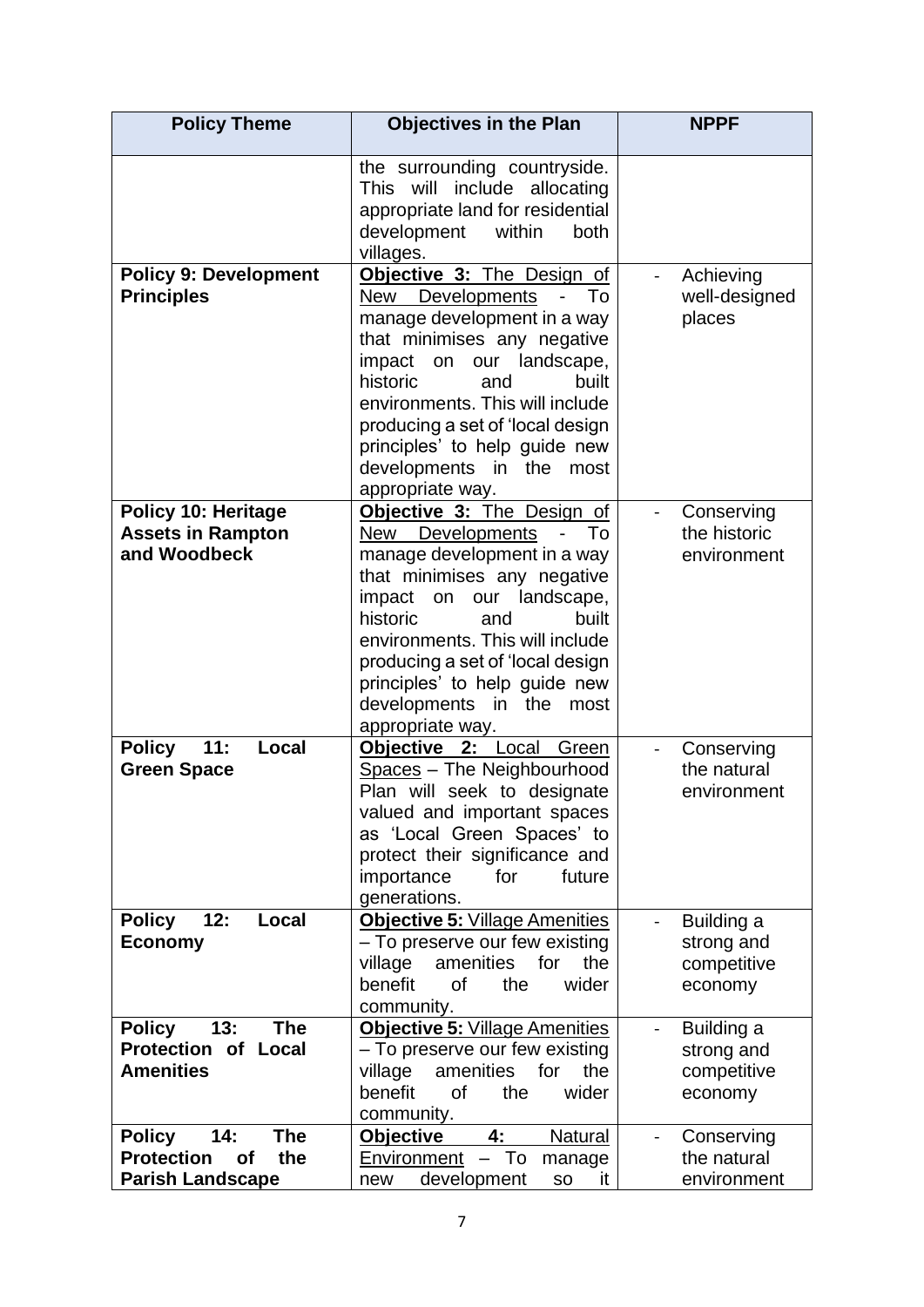| <b>Policy Theme</b> | <b>Objectives in the Plan</b>                                                                                                                                                                | <b>NPPF</b> |
|---------------------|----------------------------------------------------------------------------------------------------------------------------------------------------------------------------------------------|-------------|
|                     | respects and enhances our<br>natural environment and our<br>natural assets such as the<br>River Trent and its associated<br>wildlife, the wider countryside<br>and biodiversity of the area. |             |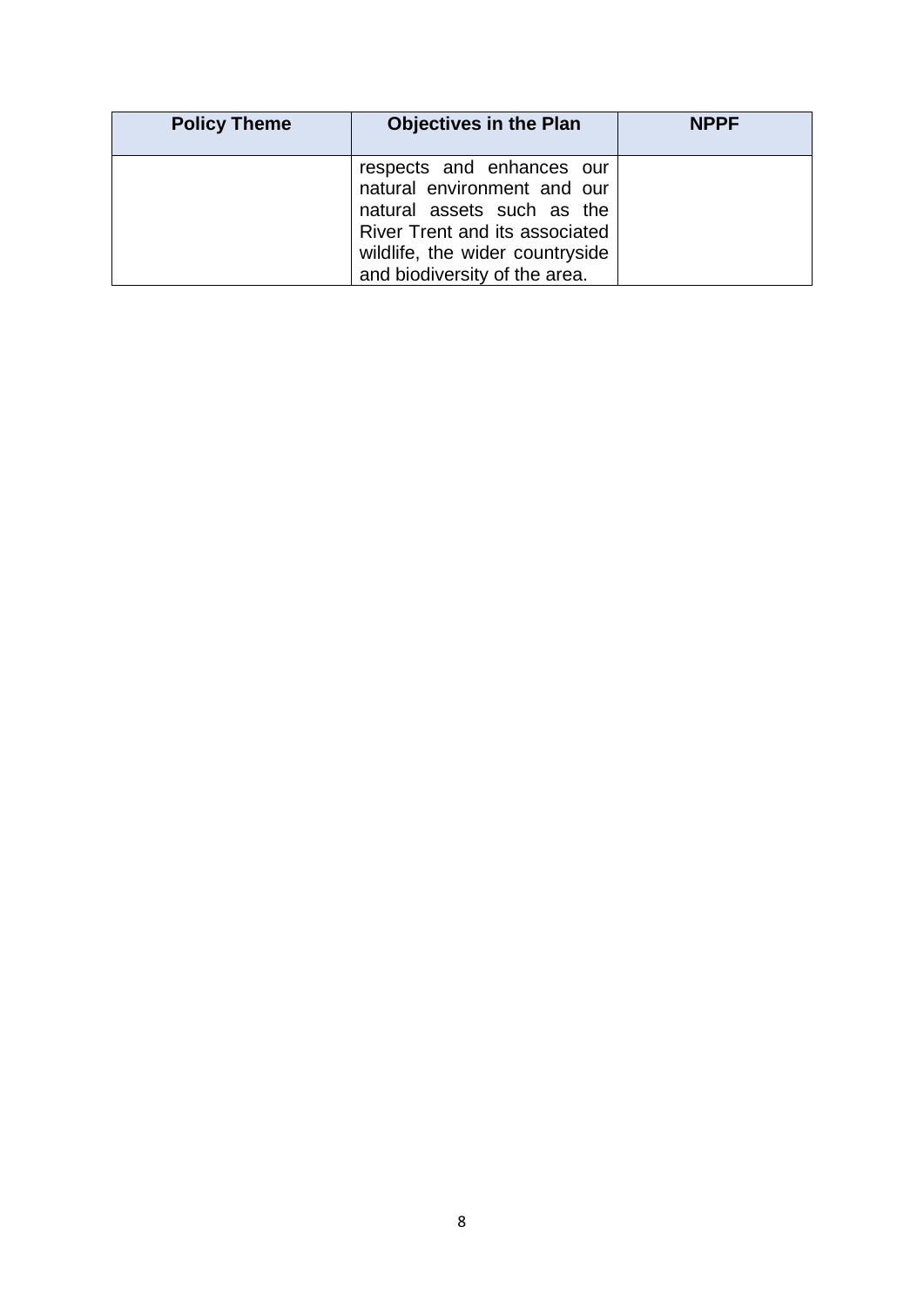**Table 2: Development Management Policies and conformity with the NPPF** 

| <b>Policy</b> | <b>Policy Title</b>                                                                             | <b>NPPF</b> para                               | <b>Comment</b>                                                                                                                       |
|---------------|-------------------------------------------------------------------------------------------------|------------------------------------------------|--------------------------------------------------------------------------------------------------------------------------------------|
| <b>Number</b> |                                                                                                 | ref                                            |                                                                                                                                      |
| Policy 1:     | <b>Housing</b><br><b>Distribution in</b><br><b>Rampton and</b><br><b>Woodbeck until</b><br>2037 | 59-79, 117                                     | This policy supports new<br>housing development provided it<br>contributes towards the housing<br>needed for Rampton and<br>Woodbeck |
| Policy 2:     | <b>The Allocation</b><br>of NP01 -<br><b>Woodbeck</b>                                           | 59-79, 117                                     | This policy supports new<br>housing development provided it<br>contributes towards the housing<br>needed for Rampton and<br>Woodbeck |
| Policy 3:     | <b>The Allocation</b><br>of NP03-<br><b>Woodbeck</b>                                            | 59-79, 117                                     | This policy supports new<br>housing development provided it<br>contributes towards the housing<br>needed for Rampton and<br>Woodbeck |
| Policy 4:     | <b>The Allocation</b><br>of $NP05 -$<br><b>Woodbeck</b>                                         | 59-79, 117                                     | This policy supports new<br>housing development provided it<br>contributes towards the housing<br>needed for Rampton and<br>Woodbeck |
| Policy 5:     | <b>The Allocation</b><br>of NP07 -<br>Rampton                                                   | 59-79, 117                                     | This policy supports new<br>housing development provided it<br>contributes towards the housing<br>needed for Rampton and<br>Woodbeck |
| Policy 6:     | <b>The Allocation</b><br>of NP08-<br>Rampton                                                    | 59-79, 117                                     | This policy supports new<br>housing development provided it<br>contributes towards the housing<br>needed for Rampton and<br>Woodbeck |
| Policy 7:     | <b>The Allocation</b><br>of NP11 -<br>Rampton                                                   | 59-79, 117                                     | This policy supports new<br>housing development provided it<br>contributes towards the housing<br>needed for Rampton and<br>Woodbeck |
| Policy 8:     | <b>Residential</b><br><b>Development</b><br>outside the<br>allocated sites                      | 59-79, 117                                     | This policy supports new<br>housing development provided it<br>contributes towards the housing<br>needed for Rampton and<br>Woodbeck |
| Policy 9:     | <b>Design</b><br><b>Principles</b>                                                              | 92, 98, 99,<br>100, 124-132,<br>170, 184 - 188 | This policy supports new<br>development if it is of a good<br>design and provides a locally<br>distinctive set of development        |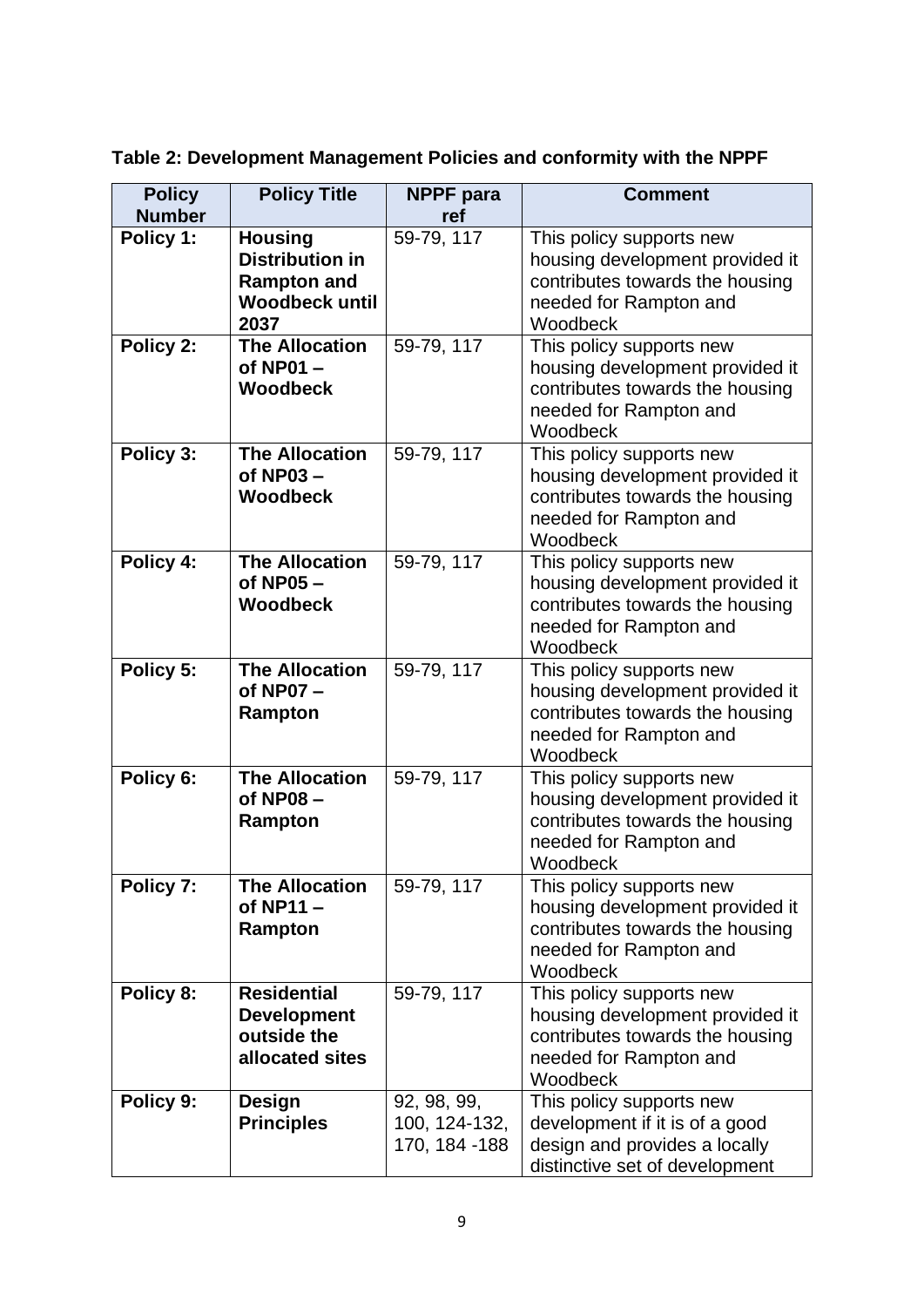| <b>Policy</b> | <b>Policy Title</b>                                                          | <b>NPPF</b> para                              | <b>Comment</b>                                                                                                                                                                                                       |
|---------------|------------------------------------------------------------------------------|-----------------------------------------------|----------------------------------------------------------------------------------------------------------------------------------------------------------------------------------------------------------------------|
| <b>Number</b> |                                                                              | ref                                           |                                                                                                                                                                                                                      |
|               |                                                                              |                                               | principles for applicants to<br>follow.<br>This policy also seeks to<br>preserve the important historic<br>landscape and buildings within<br>the area.                                                               |
| Policy 10:    | <b>Heritage</b><br><b>Assets in</b><br><b>Rampton and</b><br><b>Woodbeck</b> | 184-202                                       | This policy seeks to protect the<br>historic environment and its<br>character from inappropriate<br>development principles for<br>applicants to follow.                                                              |
| Policy 11:    | <b>Local Green</b><br><b>Space</b>                                           | 92, 98, 99,<br>100, 170                       | This policy seeks to protect<br>green spaces that are<br>considered important to the<br>community, meet the criteria in<br>the NPPF and have landowner<br>agreement to their inclusion in<br>the Neighbourhood Plan. |
| Policy 12:    | <b>Local Economy</b>                                                         | 80-84                                         | This policy seeks to support<br>employment related industries<br>within Rampton and Woodbeck.                                                                                                                        |
| Policy 13:    | The protection<br>of Local<br><b>Amenities</b>                               | 80-84                                         | This policy seeks to preserve<br>existing community facilities and<br>encourage new ones through the<br>plan period.                                                                                                 |
| Policy 14:    | The protection<br>of the local<br>landscape                                  | 92, 98, 99,<br>100, 124-132,<br>170, 184 -188 | This policy seeks to build on the<br>outcome of the character<br>assessment and protect the<br>valuable natural assets that<br>positively influence the character<br>of the local area.                              |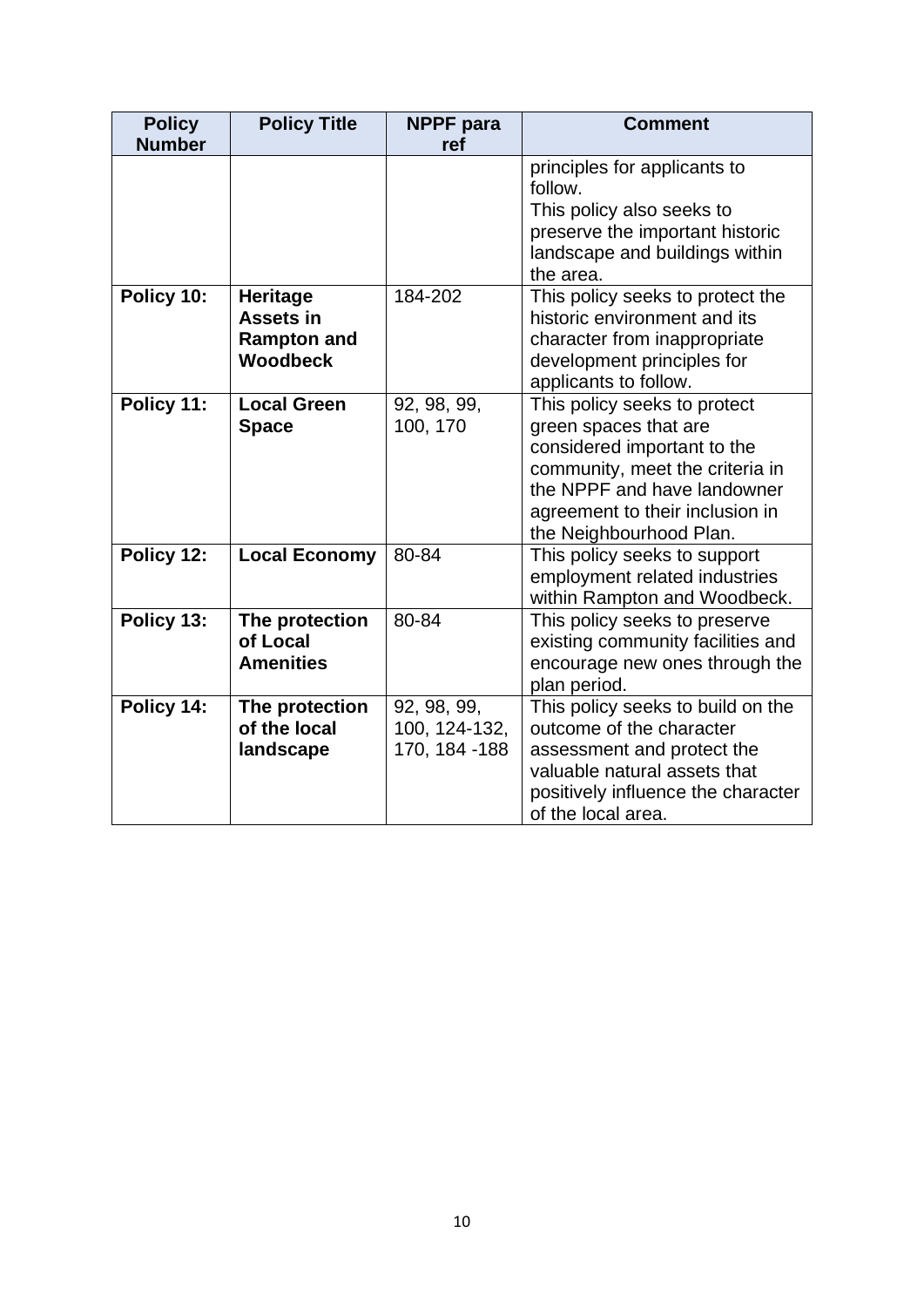**Table 3: Development Management Policies and conformity with the Bassetlaw Core Strategy**

| <b>Policy</b>              | <b>Policy Title</b>                                                 | $\mathsf{CS}\phantom{0}$     | <b>CS Policy</b> | <b>Comment</b>                                                                                                                         |
|----------------------------|---------------------------------------------------------------------|------------------------------|------------------|----------------------------------------------------------------------------------------------------------------------------------------|
| <b>Number</b><br>Policy 1: | Housing<br>Distribution in<br>Rampton and<br>Woodbeck until<br>2037 | <b>Objective</b><br>SO1, SO3 | <b>CS1, CS8</b>  | This policy supports<br>new housing<br>development and it<br>contributes towards<br>the housing needed<br>for Rampton and<br>Woodbeck. |
| Policy 2:                  | The Allocation<br>of $NP01 -$<br>Woodbeck                           | SO <sub>1</sub>              | CS <sub>8</sub>  | This policy supports<br>new housing<br>development and it<br>contributes towards<br>the housing need for<br>Rampton and<br>Woodbeck.   |
| Policy 3                   | The Allocation<br>of $NP03 -$<br>Woodbeck                           | SO <sub>1</sub>              | CS <sub>8</sub>  | This policy supports<br>new housing<br>development and it<br>contributes towards<br>the housing need for<br>Rampton and<br>Woodbeck.   |
| Policy 4                   | The Allocation<br>of $NP05 -$<br>Woodbeck                           | SO <sub>1</sub>              | CS <sub>8</sub>  | This policy supports<br>new housing<br>development and it<br>contributes towards<br>the housing need for<br>Rampton and<br>Woodbeck.   |
| Policy 5                   | The Allocation<br>of $NP07 -$<br>Rampton                            | SO <sub>1</sub>              | CS <sub>8</sub>  | This policy supports<br>new housing<br>development and it<br>contributes towards<br>the housing need for<br>Rampton and<br>Woodbeck.   |
| Policy 6                   | The Allocation<br>of $NP08 -$<br>Rampton                            | SO <sub>1</sub>              | CS <sub>8</sub>  | This policy supports<br>new housing<br>development and it<br>contributes towards<br>the housing need for<br>Rampton and<br>Woodbeck.   |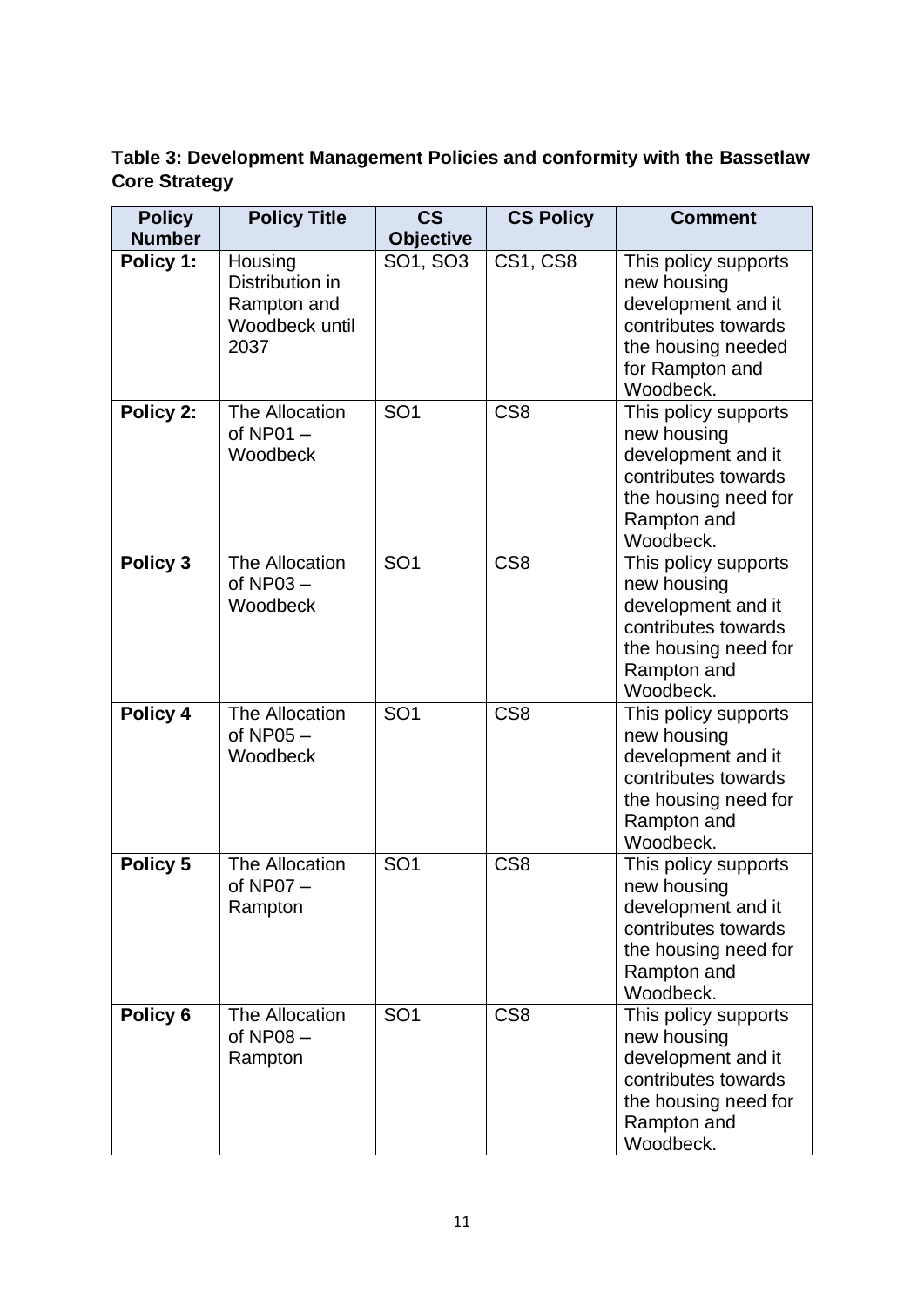| <b>Policy</b> | <b>Policy Title</b>                                                   | $\mathsf{CS}\phantom{0}$     | <b>CS Policy</b> | <b>Comment</b>                                                                                                                                                                                                                |  |  |  |  |  |
|---------------|-----------------------------------------------------------------------|------------------------------|------------------|-------------------------------------------------------------------------------------------------------------------------------------------------------------------------------------------------------------------------------|--|--|--|--|--|
| <b>Number</b> |                                                                       | <b>Objective</b>             |                  |                                                                                                                                                                                                                               |  |  |  |  |  |
| Policy 7      | The Allocation<br>of $NP11 -$<br>Rampton                              | SO <sub>1</sub>              | CS <sub>8</sub>  | This policy supports<br>new housing<br>development and it<br>contributes towards<br>the housing need for<br>Rampton and<br>Woodbeck.                                                                                          |  |  |  |  |  |
| Policy 8      | <b>Residential</b><br>Development<br>outside the<br>allocated sites   | SO <sub>1</sub>              | CS <sub>8</sub>  | This policy supports<br>new housing<br>development and it<br>contributes towards<br>the housing need for<br>Rampton and<br>Woodbeck.                                                                                          |  |  |  |  |  |
| Policy 9:     | <b>Development</b><br><b>Principles</b>                               | SO7, SO8,<br>SO9, S10        | DM4              | This policy supports<br>new development if it<br>is of a good design<br>and provides a locally<br>distinctive set of<br>development<br>principles for<br>applicants to follow.                                                |  |  |  |  |  |
| Policy 10     | <b>Heritage</b><br>Assets in<br><b>Rampton and</b><br><b>Woodbeck</b> | SO <sub>9</sub>              | DM <sub>8</sub>  | This policy seeks to<br>protect the existing<br>heritage assets within<br>the Neighbourhood<br>Plan area.                                                                                                                     |  |  |  |  |  |
| Policy 11:    | <b>Local Green</b><br><b>Space</b>                                    | SO8, S10                     | DM <sub>9</sub>  | This policy seeks to<br>protect green spaces<br>that are considered<br>important to the<br>community, meet the<br>criteria in the NPPF<br>and have landowner<br>agreement to their<br>inclusion in the<br>Neighbourhood Plan. |  |  |  |  |  |
| Policy 12     | <b>Local Economy</b>                                                  | SO <sub>2</sub>              | CS5, DM7         | This policy seeks to<br>protect existing and<br>promote new local<br>employment<br>opportunities to the<br>community.                                                                                                         |  |  |  |  |  |
| Policy 8:     | The protection<br>of Local<br><b>Amenities</b>                        | SO2, SO4,<br>SO <sub>5</sub> | CS <sub>8</sub>  | This policy seeks to<br>protect the existing<br>local amenities within<br>the community from                                                                                                                                  |  |  |  |  |  |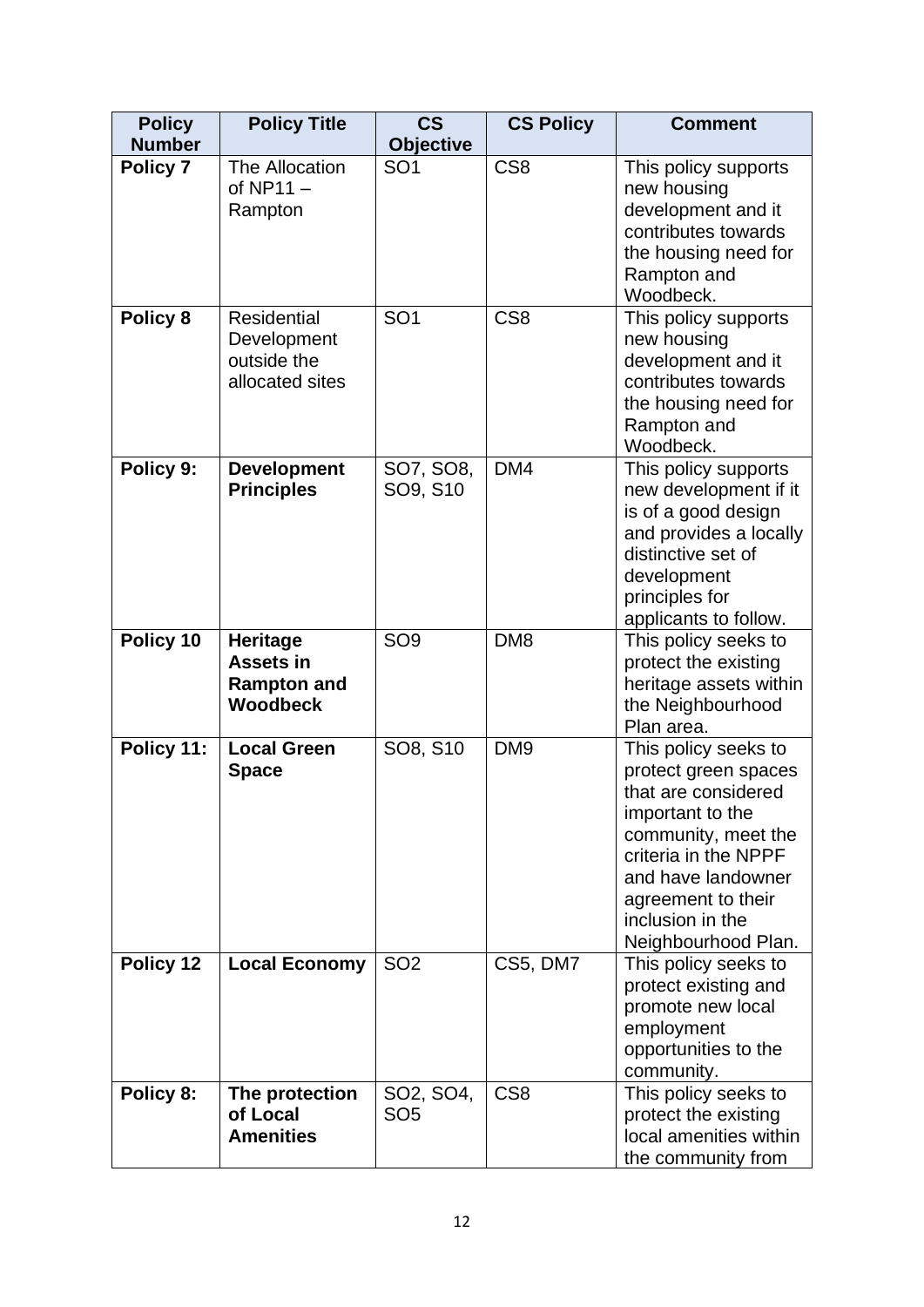| <b>Policy</b><br><b>Number</b> | <b>Policy Title</b>                         | $\mathsf{CS}\phantom{0}$<br><b>Objective</b> | <b>CS Policy</b> | <b>Comment</b>                                                                                                                                                                                   |
|--------------------------------|---------------------------------------------|----------------------------------------------|------------------|--------------------------------------------------------------------------------------------------------------------------------------------------------------------------------------------------|
|                                |                                             |                                              |                  | further loss in the<br>future.                                                                                                                                                                   |
| Policy 14:                     | The protection<br>of the local<br>landscape | SO8, S10                                     | DM <sub>9</sub>  | This policy seeks to<br>build on the outcome<br>of the character<br>assessment and<br>protect the valuable<br>natural assets that<br>positively influence<br>the character of the<br>local area. |

- **3 Contribute to the Achievement of Sustainable Development**
- 3.1 The NPPF has a presumption in favour of sustainable development. According to the NPPF, Sustainable means ensuring that better life for residents and making the quality of life better for future generations. The Rampton and Woodbeck NP supports the NPPF and encourages positive sustainable growth in the village which will ensure economic, environmental and social progression for future generations.
- 3.2 The plan has been prepared with a central understanding that the key areas it addresses that being the environment, economy and the community, are all closely linked. The policies therefore aim to facilitate change within the community whilst protecting what is highly valued.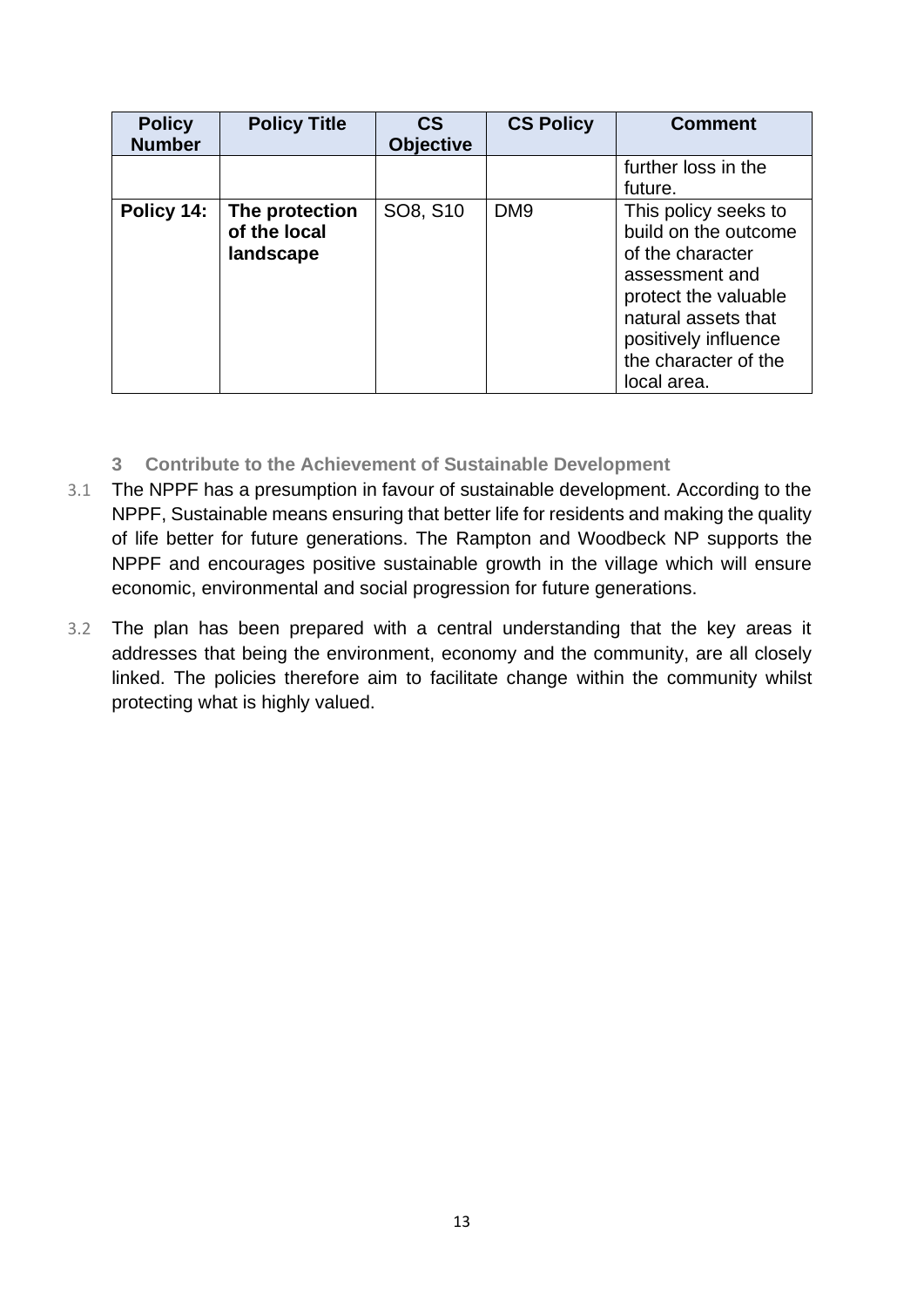|                                                                             |                          |                                            | <b>BDC Sustainability Objectives</b>                 |                                                     |                                                             |                                                                                               |                                                                                        |                                                                                 |                                                                                                                                 |                                           |                                                              |                                                                   |                                   |                                                          |                                                            |
|-----------------------------------------------------------------------------|--------------------------|--------------------------------------------|------------------------------------------------------|-----------------------------------------------------|-------------------------------------------------------------|-----------------------------------------------------------------------------------------------|----------------------------------------------------------------------------------------|---------------------------------------------------------------------------------|---------------------------------------------------------------------------------------------------------------------------------|-------------------------------------------|--------------------------------------------------------------|-------------------------------------------------------------------|-----------------------------------|----------------------------------------------------------|------------------------------------------------------------|
| $\checkmark$ $\checkmark$                                                   | Major positive<br>effect | 1                                          | 2                                                    | 3                                                   | 4                                                           | 5                                                                                             | 6                                                                                      | 7                                                                               | 8                                                                                                                               | 9                                         | 10                                                           | 11                                                                | $\overline{12}$                   | 13                                                       | 14                                                         |
| ✓                                                                           | Minor positive<br>effect | To ensure                                  |                                                      | enjoy<br>To provide                                 | crime                                                       |                                                                                               |                                                                                        |                                                                                 |                                                                                                                                 | To minimise                               | dependency<br>esources<br>eldswahle<br>O                     |                                                                   | opportunities                     |                                                          | structure                                                  |
| <b>XX</b>                                                                   | Major negative<br>effect | meets the housing<br>Bassetlaw             |                                                      | recreation and for                                  |                                                             |                                                                                               |                                                                                        |                                                                                 |                                                                                                                                 |                                           | develop the district's<br>minimise                           |                                                                   |                                   |                                                          |                                                            |
| $\boldsymbol{\mathsf{X}}$                                                   | Minor negative<br>effect | that the housing stock<br>housing needs of | To improve health<br>land reduce health inequalities | better opportunities for<br>and for people to value | To improve community safety,<br>crime and the fear of crime | development and growth of social<br>capital across the District<br>To promote and support the | To protect the natural environment<br>increase biodiversity level across t<br>District | To protect and enhance the historic<br> built environment and cultural heritage | To protect and manage prudently<br>the natural resources of the district<br>including water, air quality,<br>soils and minerals | reuse and recycling of waste<br>waste and | energy resource, reducing<br><b>u</b><br>energy usage and to | transport infrastructure<br>To make efficient use of the existing | To create high quality employment | enterprise and innovation<br>To develop a strong culture | conditions for a modem economic<br>To provide the physical |
| $\overline{?}$                                                              | Uncertain effect         |                                            |                                                      |                                                     |                                                             |                                                                                               |                                                                                        |                                                                                 |                                                                                                                                 |                                           | non-renewable                                                |                                                                   |                                   |                                                          |                                                            |
| $\bf{0}$                                                                    | <b>Neutral Effect</b>    |                                            |                                                      |                                                     |                                                             |                                                                                               |                                                                                        |                                                                                 |                                                                                                                                 | increase<br>materials                     |                                                              |                                                                   |                                   |                                                          |                                                            |
|                                                                             | No relationship          |                                            |                                                      | and                                                 | reduce                                                      |                                                                                               | ₿<br>and                                                                               |                                                                                 |                                                                                                                                 | ₿                                         |                                                              |                                                                   |                                   |                                                          |                                                            |
| <b>Policy 1: Housing Distribution in</b><br>Rampton and Woodbeck until 2037 |                          | $\checkmark$                               | $\checkmark$                                         | $\bf{0}$                                            | $\boldsymbol{0}$                                            | $\bf{0}$                                                                                      | $\bf{0}$                                                                               | $\bf{0}$                                                                        | $\mathbf{0}$                                                                                                                    | $\bf{0}$                                  | $\bf{0}$                                                     | $\bf{0}$                                                          | $\bf{0}$                          | $\bf{0}$                                                 | $\bf{0}$                                                   |
| Policy 2: The Allocation of NP01 -<br><b>Woodbeck</b>                       |                          | $\checkmark$                               | ✓                                                    | $\bf{0}$                                            | $\mathbf{0}$                                                | $\mathbf{0}$                                                                                  | $\bf{0}$                                                                               | $\bf{0}$                                                                        | $\bf{0}$                                                                                                                        | $\bf{0}$                                  | $\bf{0}$                                                     | $\bf{0}$                                                          | $\bf{0}$                          | $\bf{0}$                                                 | 0                                                          |
| Policy 3: The Allocation of NP03 -<br><b>Woodbeck</b>                       |                          | $\checkmark$                               | $\checkmark$                                         | $\bf{0}$                                            | $\bf{0}$                                                    | $\bf{0}$                                                                                      | $\bf{0}$                                                                               |                                                                                 | $\bf{0}$                                                                                                                        | $\bf{0}$                                  | $\bf{0}$                                                     | $\bf{0}$                                                          | $\bf{0}$                          | $\bf{0}$                                                 | 0                                                          |
| Policy 4: The Allocation of NP05 -<br><b>Woodbeck</b>                       |                          | $\checkmark$                               | $\checkmark$                                         | $\bf{0}$                                            | $\mathbf{0}$                                                | $\bf{0}$                                                                                      | $\bf{0}$                                                                               | $\bf{0}$                                                                        | $\bf{0}$                                                                                                                        | $\bf{0}$                                  | $\bf{0}$                                                     | $\bf{0}$                                                          | $\bf{0}$                          | $\bf{0}$                                                 | 0                                                          |
| Policy 5: The Allocation of NP07 -<br>Rampton                               |                          | $\checkmark$                               | ✔                                                    | $\bf{0}$                                            | $\bf{0}$                                                    | $\bf{0}$                                                                                      | $\bf{0}$                                                                               | $\bf{0}$                                                                        | $\mathbf{0}$                                                                                                                    | $\bf{0}$                                  | $\bf{0}$                                                     | $\bf{0}$                                                          | $\bf{0}$                          | $\bf{0}$                                                 | $\Omega$                                                   |
| Policy 6: The Allocation of NP08 -<br>Rampton                               |                          | ✔✔                                         | ✔                                                    | $\bf{0}$                                            | $\mathbf{0}$                                                | $\bf{0}$                                                                                      | $\bf{0}$                                                                               | $\bf{0}$                                                                        | $\bf{0}$                                                                                                                        | $\bf{0}$                                  | $\bf{0}$                                                     | $\bf{0}$                                                          | $\bf{0}$                          | $\bf{0}$                                                 | 0                                                          |
| Policy 7: The Allocation of NP11 -<br>Rampton                               |                          | $\checkmark$                               | $\checkmark$                                         | $\bf{0}$                                            | $\mathbf{0}$                                                | $\bf{0}$                                                                                      | $\mathbf{0}$                                                                           | $\bf{0}$                                                                        | $\bf{0}$                                                                                                                        | $\bf{0}$                                  | $\bf{0}$                                                     | $\bf{0}$                                                          | $\bf{0}$                          | $\bf{0}$                                                 | 0                                                          |
| <b>Policy 8: Residential Development</b><br>outside the allocated sites     |                          | $\checkmark$                               | $\checkmark$                                         | $\bf{0}$                                            | $\bf{0}$                                                    | $\bf{0}$                                                                                      | $\bf{0}$                                                                               | $\bf{0}$                                                                        | $\bf{0}$                                                                                                                        | $\bf{0}$                                  | $\bf{0}$                                                     | $\bf{0}$                                                          | $\bf{0}$                          | $\bf{0}$                                                 | 0                                                          |
| <b>Policy 9: Development Principles</b>                                     |                          | $\boldsymbol{0}$                           |                                                      | $\bf{0}$                                            | 0                                                           | $\bf{0}$                                                                                      | ✓                                                                                      | ✓                                                                               | $\bf{0}$                                                                                                                        | $\bf{0}$                                  | $\bf{0}$                                                     | $\bf{0}$                                                          | 0                                 | 0                                                        | U                                                          |

# **Rampton and Woodbeck Neighbourhood Plan Sustainability Objectives**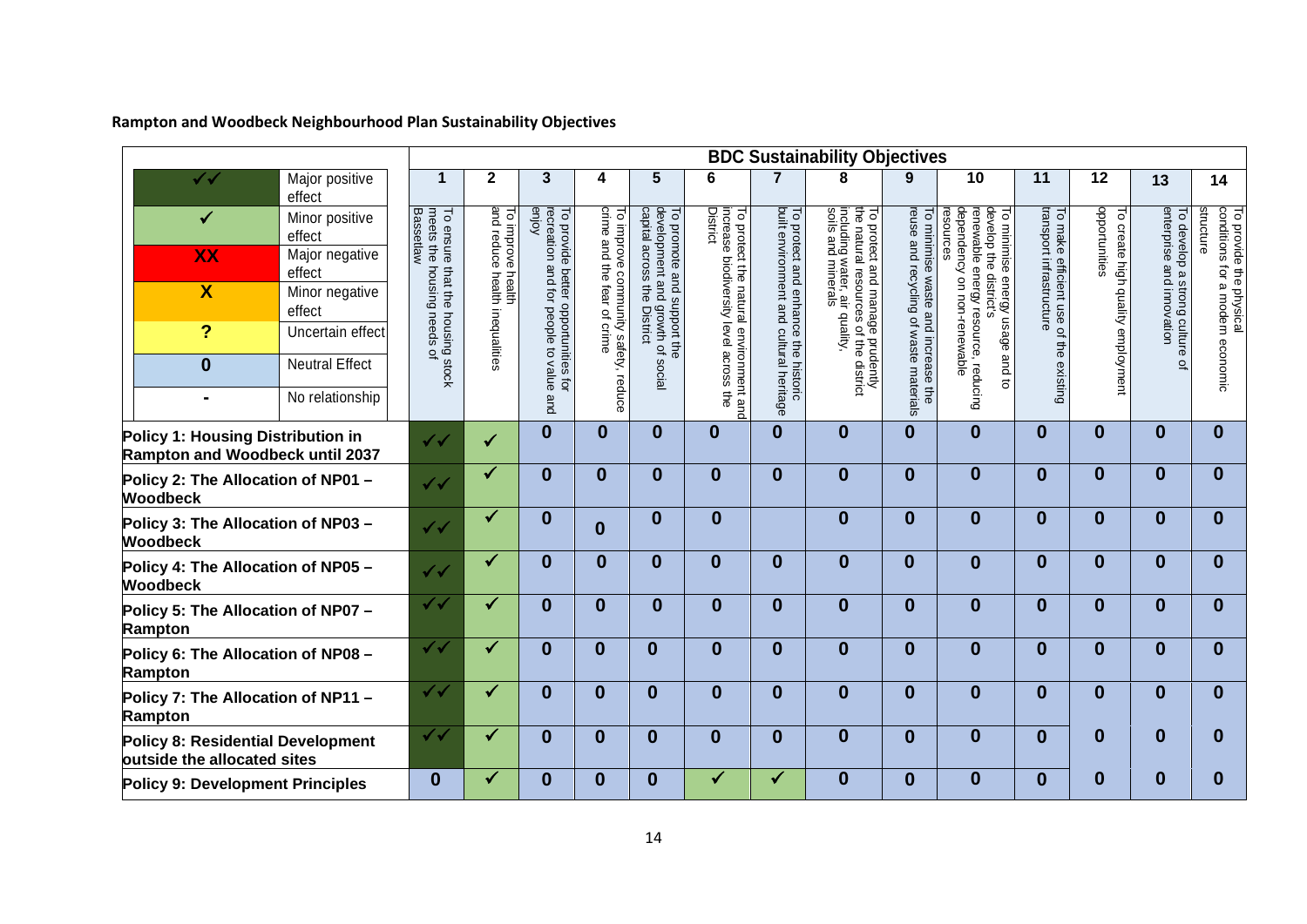| Policy 10: Heritage Assets in Rampton<br>and Woodbeck  |  |  |  |  |  |  |  |
|--------------------------------------------------------|--|--|--|--|--|--|--|
| Policy 11: Local Green Space                           |  |  |  |  |  |  |  |
| Policy 12: Local Economy                               |  |  |  |  |  |  |  |
| Policy 13: The Protection of Local<br><b>Amenities</b> |  |  |  |  |  |  |  |
| Policy 14: The Protection of the Parish<br>Landscape   |  |  |  |  |  |  |  |

**Summary:** In summary, the Neighbourhood Plan is promoting change to the community that is managed in a sustainable way. The long-term vision for the community is that new development will provide a benefit to the community, whilst preserving and enhancing our natural, built, cultural and historic assets. The promotion of the reuse of previously developed land and buildings helps to safeguard our existing green spaces and avoid the sprawl into the open countryside. The protection of our existing public spaces helps to encourage improved health and wellbeing of residents.

New residential development will help to meet the needs of the community and its delivery will support the overall need for housing within the wider area.

New jobs and the protection of local service and facilities will support the continued aimed for a sustainable community where people, and new residents, can walk to facilities and, therefore, reduce the need for a car.

In conclusion, the policies within the Rampton and Woodbeck Neighbourhood Plan provide either a natural, minor positive or major positive effect to the environment and therefore help to achieve a more sustainable view of development in the future.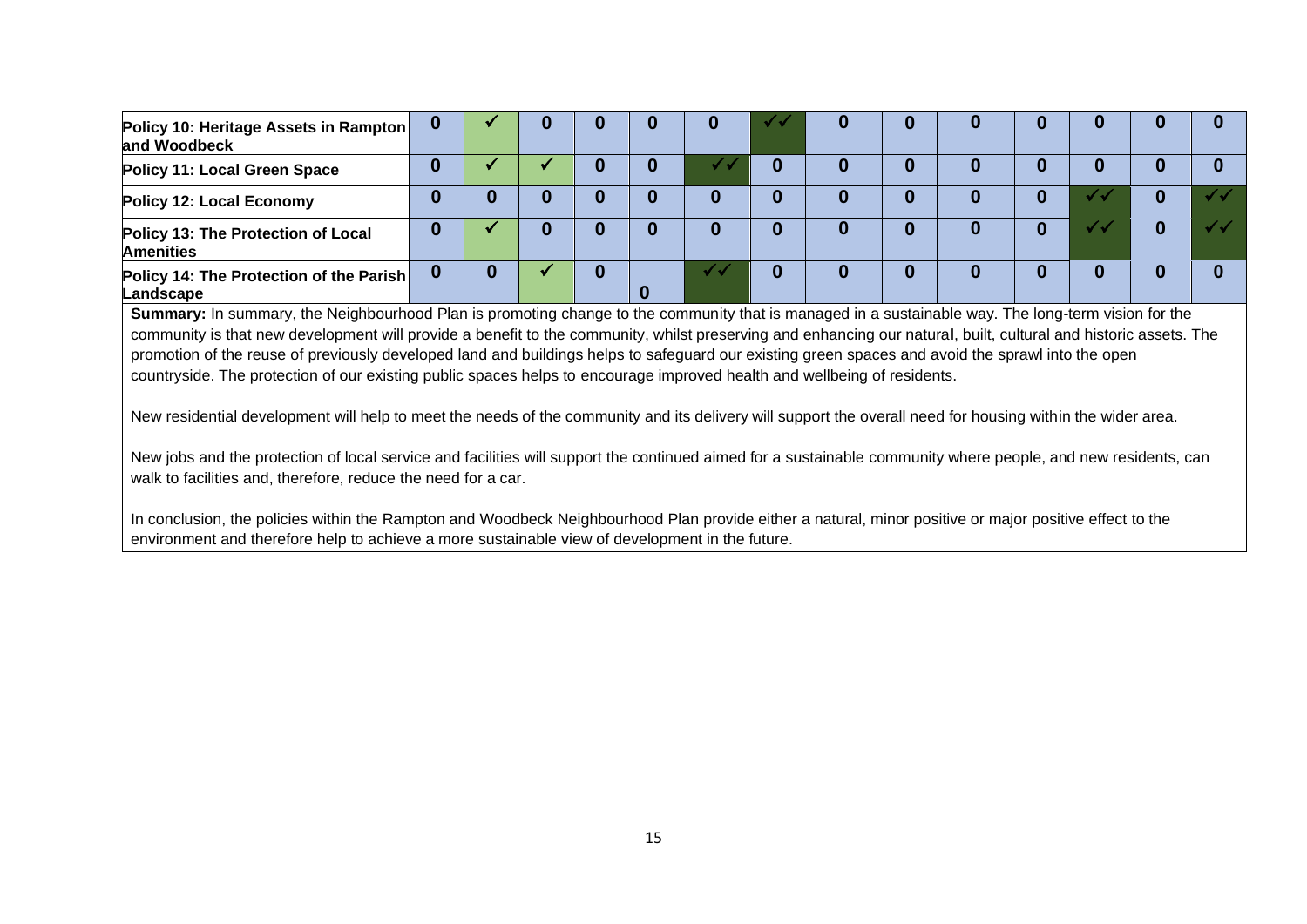### **4 General Conformity with Strategic Local Policy**

- 4.1 The Rampton and Woodbeck NP has been prepared with planning officers from the Bassetlaw District Council as part of the neighbourhood planning team. This has ensured that the process of developing the policies for the plan has been scrutinised in terms of conformity with strategic policies contained within the Core Strategy 2011. The Neighbourhood Plan has also considered the draft Bassetlaw Local Plan 2020 in order to make sure there is conformity to those emerging themes and policies.
- 4.2 Table 3 shows how the Rampton and Woodbeck NP is in general conformity with the strategic policies of the Core Strategy 2011.